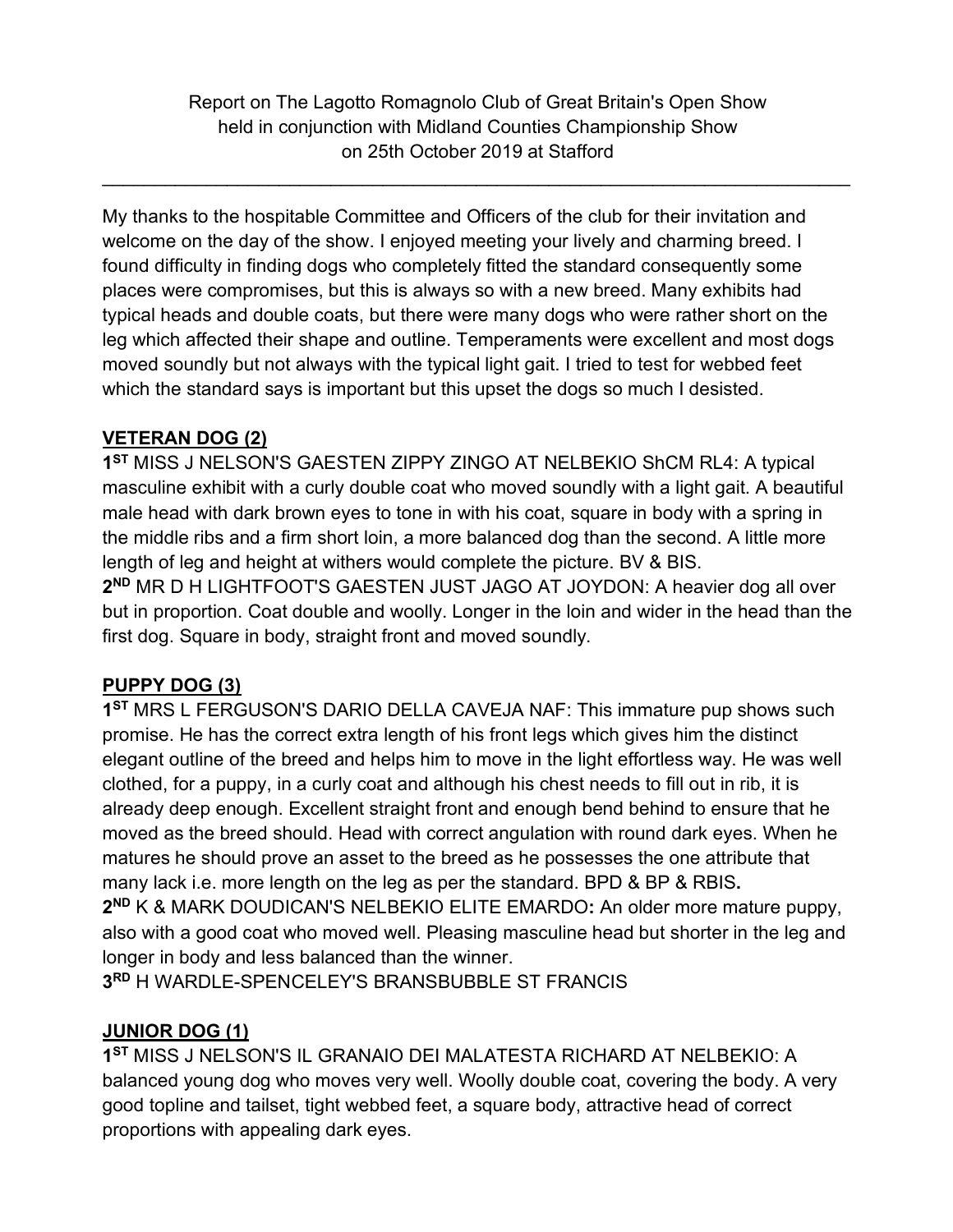# **NOVICE DOG (1)**

**1ST** K & MARK DOUDICAN'S NELBEKIO ELITE EMARDO (2nd in Puppy Dog)

# **POST GRADUATE DOG (4, 2AB)**

**1ST** MISS J BULLEN'S KARBENI NUA NEMO: An off-white dog with more length on the leg giving a balanced outline. Pleasing male head, straight front with matching angles producing a free ground covering movement. Neat webbed feet and a curly coat of correct texture.

**2ND** MR S, MR J & MRS A WALKER'S EUONIA BLUEBELL BOY: This exhibit seemed unsettled but he had a typical coat and an attractive masculine head. He moved fluidly on strong hocks.

### **LIMIT DOG (2)**

**1ST** MRS L ADAMO'S MIKETTE MARIO MILLIONAIRE AT ZAKRO: A balanced dog with a good double woolly coat. A pleasing square body with short neck, sprung middle ribs and a short strong loin which produced a free flowing, light movement.

**2ND** MR T GRANTHAM'S MIZANI DOROCCO RAFFAELE: Sadly this dog had no coat and was a little heavy in body, with well angulated shoulders which should have been a little steeper to fit the standard. Heavy in head, but a happy dog.

### **OPEN DOG (1)**

**1ST** MISS J NELSON, MRS L FERGUSON'S AND MRS M BARKER'S MIZANI DIORO OVER SAVIO: A pale brown dog with slightly more length of leg and an excellent double, curled coat. He had a square body with a good topline and a strong short loin. A balanced dog who moved freely.

#### **VETERAN BITCH (2, 1AB)**

**1ST** MISS J NELSON'S GAESTEN DESIRABLE DIVA AT NELBEKIO CW13 CJW13 RL2: An off-white bitch who seemed to be out of coat. She had a pretty head and expression, neat feet and a good topline. She moved soundly.

# **PUPPY BITCH (7, 4AB)**

**1ST** MISS R DEBASI'S MARLEYDOWN DIMENSIONAL DOT AT MIANATRA: An attractive puppy with a typical coat and beautiful dark eyes who moved freely and soundly. Typical in every way, but a little more length on the leg would finish the picture, I hope that she grows on. BPB & RBP IN SHOW

**2ND** MISS J NELSON'S NELBEKIO ELITE EMILIA: A pretty bitch with a good outline due to a square body and slightly longer length of leg, coat typical, pleasing head but a little straight in the stifle and she moved close behind.

**3RD** MRS A KEMP'S GRANCANNA FORLI CESENA